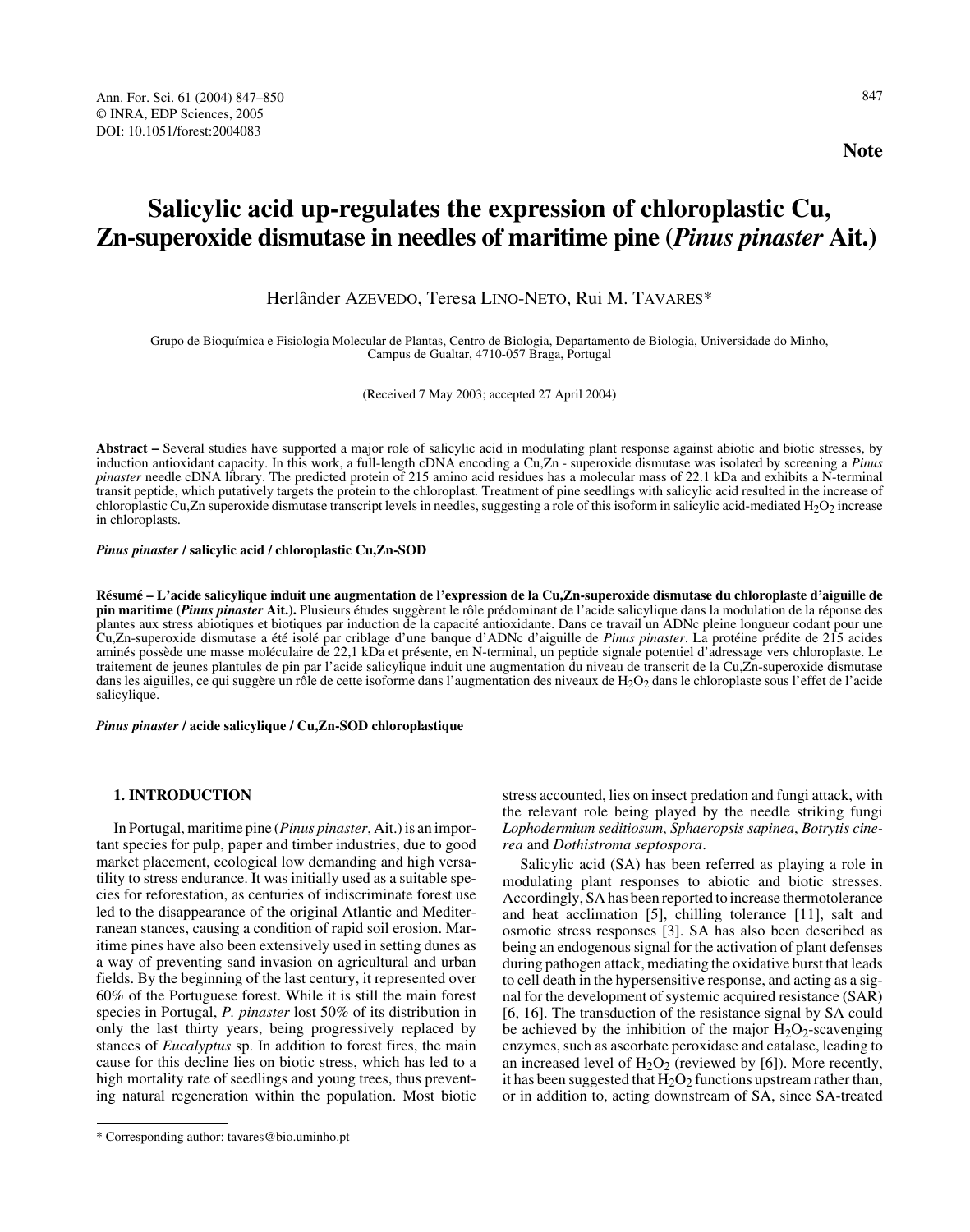plants showed no differences in catalase or ascorbate peroxidase activity [6]. SA-enhanced  $H_2O_2$  levels could also be attributed to an increased activity of  $H_2O_2$ -producing enzymes, as reported for Cu,Zn-superoxide dismutase [15].

The superoxide dismutase (SOD) protein family comprises metal containing enzymes responsible for the dismutation of superoxide radical into oxygen and hydrogen peroxide. This family is divided in three classes (each encoded by a small gene family [14]), differing in their active site metal ion (Cu/Zn, Fe and Mn). Cu,Zn-SOD isoforms are structurally unrelated to the remaining groups; most of them form an homodimer and each subunit binds a copper and zinc ion [12]. In plants, Cu,Zn-SODs are mainly located in the cytosol and in the chloroplast stroma, although other locations have been reported [4]. The extracellular location of this isoform in Scots pine is possibly related to the transmission of systemic signal in wounding or in pathogen responses [13].

In this work, the effect of SA was studied in what concerns the chloroplastic form of Cu,Zn-SOD from *Pinus pinaster*.

# **2. MATERIALS AND METHODS**

## **2.1. Plant material and growing conditions**

*Pinus pinaster* seedlings were grown in a culture chamber at 26 °C with a 16-h photoperiod. Needles from two month-old seedlings and from 30-year-old pine trees were harvested, immediately frozen in liquid nitrogen and stored at –80 ºC.

## **2.2. Salicylic acid treatment**

*Pinus pinaster* seedlings were sprayed with 5 mM salicylic acid. Twenty randomly picked seedlings were removed daily for one week. The harvested material was immediately frozen in liquid nitrogen and stored at –80 ºC.

#### **2.3. mRNA purification and cDNA library construction**

Total RNA from adult needles of *Pinus pinaster* was extracted using a CTAB based method, followed by chloroform extraction [2]. For cDNA library preparation,  $\text{poli}(A)$  + RNA was isolated using Oligo (dT) beads (Dynabeads Oligo (dT)25, Dynal) and used in ZAP Express™ cDNA synthesis/Gigapack III Gold cloning kits (Stratagene) according to the manufacturer's instructions.

## **2.4. cDNA library screening and sequence analysis of Cu,Zn-SOD cDNA**

Screening of *P. pinaster* cDNA library for *Cu,Zn-sod* cDNA clones was performed using the *Cu,Zn-sod* cDNA from *Zantedeschia aethiopica* as probe (accession AF054151). Duplicate plaque filters (Hybond-N+; Amersham) were hybridised at 42 °C for 16 h with the referred 32P-labelled probe and successive washings were performed until the final concentrations of  $1 \times SSC$  and  $0.1\%$  SDS, at 60 °C, for 30 min. After a second round of screening, cDNA inserts were excised in vivo from positive phage clones as pBK-CMV plasmids.

The inserts of *Cu,Zn-sod* cDNA clones were sequenced in both directions using universal T3 and T7 primers and BigDye terminator chemistry. Complete sequencing was achieved designing new primers. Nucleotide and amino acid sequences analysis were performed using DNASTAR package software version 1.58 (Lasergene). The search of databases for sequence similarities was carried out using the BLAST algorithm at www.ncbi.nlm.nih.gov/blast [1].



**Figure 1.** Amino acid sequence analysis of *P. pinaster* chloroplastic Cu,Zn-SOD with other chloroplastic (chl) and cytosolic (cyt) Cu,Zn-SODs. Multiple alignment was done using ClustalW. See Figure 2 for accession numbers. (Cu-binding residues are marked with open circles; Zn-binding residues are marked with closed circles.)

## **2.5. Northern analysis**

Seedling samples were grinded to a fine powder in a mortar using liquid nitrogen. Total RNA extraction was performed using a CTAB based method with chloroform extraction [2]. Formaldehyde gel electrophoresis with ethidium bromide staining allowed for sample normalization and integrity assessment. For Northern blot analysis, 20 µg of RNA were separated by 1.2% formaldehyde agarose gel electrophoresis and transferred to *Hybond-N+* nylon membranes (Amersham Biosciences). RNA blots were hybridized with 150 ng of full length 32P*-*labelled *Cu,Zn-sod* cDNA coding region from *Pinus pinaster*. Hybridization was performed overnight at 42 °C with 50% formamide, 5 mM EDTA (pH 8.0), 50 mM sodium phosphate, 0.9 M NaCl,  $10 \times$  Denhardt reagent,  $0.1\%$  SDS and 250  $\mu$ g/ml denatured salmon sperm DNA. The blot was successively washed under high stringency conditions, until the final concentrations of  $1 \times SSC$  and  $0.1\%$  SDS, at 65 °C, for 30 min, and then was exposed to BioMax MS film (*Kodak*) for three days.

## **3. RESULTS AND DISCUSSION**

### **3.1.** *Pinus pinaster* **Cu,Zn-sod cDNA analysis**

A full-length cDNA (961 bp; accession AF434186) containing a putative 648 bp open reading frame was identified after screening a *P. pinaster* needle cDNA library with a chloroplastic *Cu,Zn-sod* fragment from *Zantedeschia aethiopica* (accession AF054151). The complete coding region shares 24.7% identity with the full-length *Pinus sylvestris* cytosolic *Cu,Znsod* (X58578). The predicted protein of 215 amino acid residues has a molecular mass of 22.1 kDa and a 6.41 isoelectric point. Multiple nucleotide sequence alignment using ClustalW indicated the presence of a putative N-terminal signaling peptide (Fig. 1). Indeed, chloroplast targeting of the protein was predicted by TargetP [8], allowing the recognition of the first cDNA encoding a chloroplastic Cu,Zn-SOD in gymnosperms.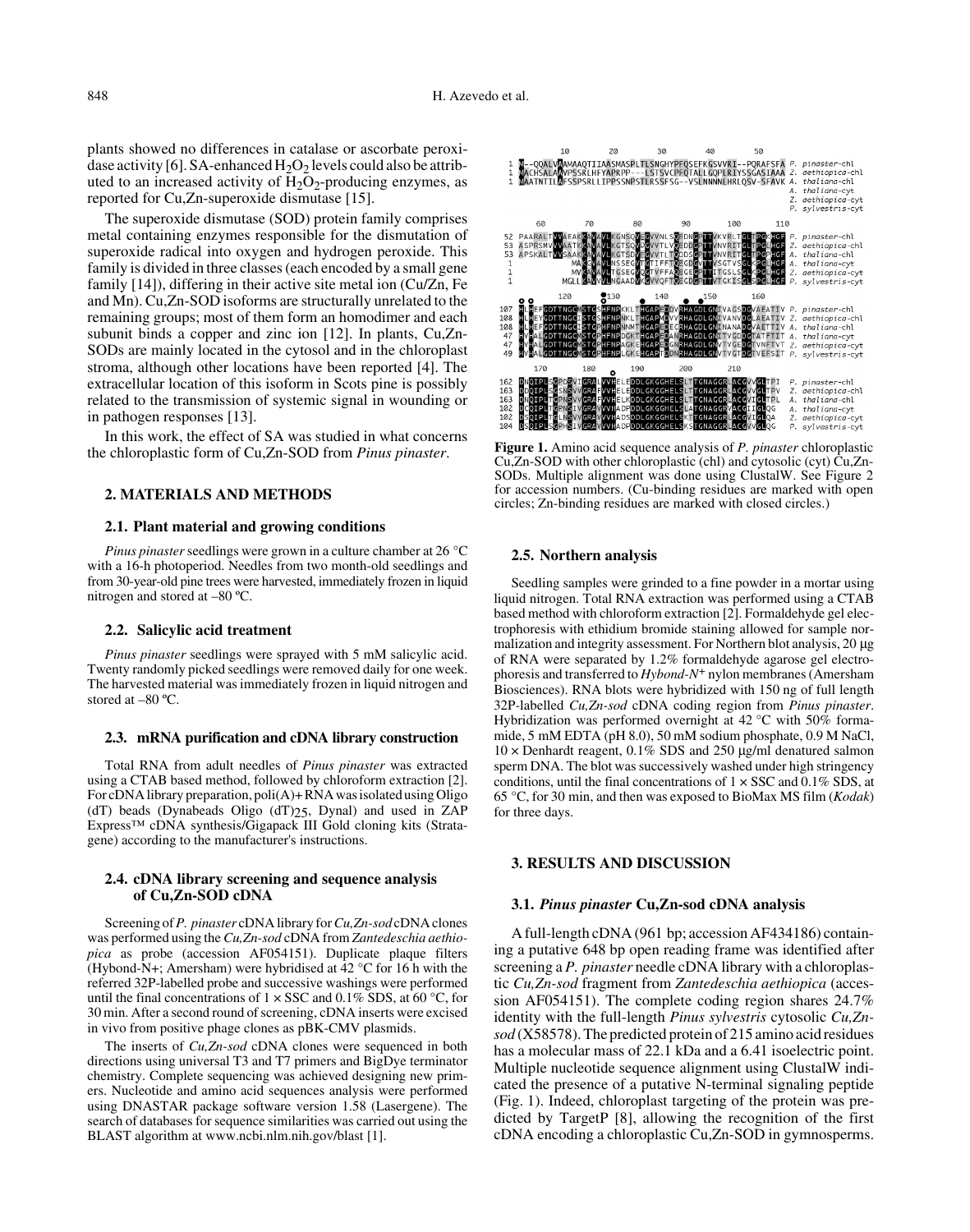H. sapiens O. sativa A. thaliana Z. aethiopica<br>P. sylvestris S. cereviseae  $\mathcal{P}$  sativum altissima L. esculentum M. paleacea-chl P. pinaster-chl P. tremuloides-chl S. oleracea-chl O. sativa-chl D. lanuginosum-chl T. aestivum chl P. sativum chl M. sativa-chl Z. aethiopica-chl. A. thaliana-ch $\mathbf{h}_L$  esculentum-chl

**Figure 2.** Unrooted tree for the phylogenetic analysis of Cu,Zn-SOD using maximum likelihood. Inference was determined using the PHY-LIP package (http://evolution.genetics.washington.edu/phylip.html). *Arabidopsis thaliana* chl (AF061519), *Arabidopsis thaliana* (X60935), *Dichanthelium lanuginosum* chl (AF385581), *Homo sapiens* (NP\_000445), *Lycopersicon esculentum* chl (M37151), *Lycopersicon esculentum* (X87372), *Marchantia paleacea* chl (AB004870), *Medicago sativa* chl (AF056621), *Oryza sativa* chl (D85239), *Oryza sativa* (D00999), *Pinus sylvestris* (X58578), *Pinus pinaster* chl (AF434186), *Pisum sativum* chl (J04087), *Pisum sativum* (M63003), *Populus tremuloides* chl (U08097), *Saccharomyces cerevisiae* (J03279), *Solidago altissima* (D49485), *Spinacea oleracea* chl (D10244), *Triticum aestivum* (U69536), *Zantedeschia aethiopica* chl (AF054151), *Zantedeschia aethiopica* (AF054150).

The amino acid sequence of the corresponding protein was analysed together with other chloroplastic- and cytosolic-SODs (Fig. 2), using the Jones-Taylor-Thorton model of maximum likelihood as the criteria of inference [7]. PROML and Draw-Tree from the PHYLIP software package [9] were used for algorithm computation and unrooted tree plotting, respectively. Analysis of the tree clearly established the *P. pinaster* deduced protein within the chloroplastidic Cu,Zn-SODs, yet indicating the natural divergence from all angiosperm species in the clade (the *P. pinaster* deduced protein showed between 46.2% and 70.8% similarity to angiosperm sequences). While pointing towards the divergence between cytosolic and chloroplastic Cu,Zn-SODs occurring early in plant evolution [4], branch distance also indicates that chloroplastic Cu,Zn-SOD have much higher variability in the amino acid residue substitution rate than their cytosolic paralogues. The increased resistance to H2O2 found in chloroplastic Cu,Zn-SODs has been pointed as a possible evolutionary motor for the higher divergence rate [12].

# **3.2. Effect of salicylic acid on the expression of** *Pinus pinaster* **chloroplastic** *Cu,Zn-sod*

The expression of maritime pine chloroplastic *Cu,Zn-sod* was evaluated in two month-old seedlings by Northern analysis. While high levels of transcripts were detected in needles, low levels of expression were observed in roots and stems



**Figure 3.** Expression analysis of *P. pinaster* chloroplastic *Cu,Zn-sod* mRNA by Northern analysis. Aliquots (20  $\mu$ g) of total RNA were separated in formaldeyde-agarose gel, blotted and hybridized with 32P-labelled *P. pinaster* Cu,Zn-SOD probe. The amount of RNA was determined using ethidium bromide-stained RNA on gel. (A) Expression analysis in different plant organs: roots (R), stems (S) and needles (N). (B) Time course expression analysis in needles after treatment with 5 mM salicylic acid.

(Fig. 3A). For studying the effect of SA on chloroplastic *Cu,Znsod* expression, *P. pinaster* seedlings were sprayed with 5 mM salicylic acid and transcript levels were analyzed along time. The results indicate that maritime pine needles treated with SA exhibit a transient increase in chloroplastic *Cu,Zn-sod* transcript levels (Fig. 3B).

In the same time it has been hypothesized that SA could serve as the long-distance SAR signal that moves from inoculated leaf to uninoculated portions of the plant, it was also suggested that  $H_2O_2$  produced during the oxidative burst that occurs in incompatible plant-pathogen interactions could be the signal responsible for the induction of SAR [6]. Several studies reported the effects of SA on the activity of  $H_2O_2$ -scavenging enzymes; however its role on the regulation of the expression of enzymes responsible for  $H_2O_2$  production is not well understood. Our results are in accordance with those reported by Rao et al. [15], in which SA-enhanced  $H_2O_2$  levels were related to the increased activity of Cu,Zn-SOD. In addition, Fodor et al. [10] also reported an SA-dependent increase in Cu,Zn-SOD activity in tobacco leaves, similar to that observed in uninfected leaves when tobacco was inoculated with tobacco mosaic virus. We suggest that due to SA-mediated up-regulation of chloroplastic *Cu,Zn-sod* expression, chloroplasts might play a role in the increase of  $H_2O_2$  levels that are associated to the systemic microbursts that occur in uninfected cells during SAR.

**Acknowledgments:** H. Azevedo was supported by the Foundation for Science and Technology (grant ref. SFRH/BD/3194/2000).

## **REFERENCES**

[1] Altschul S.F., Madden T.L., Schäffer A.A., Zhang J., Zhang Z., Miller W., Lipman D.J., Gapped BLAST and PSI-BLAST: a new